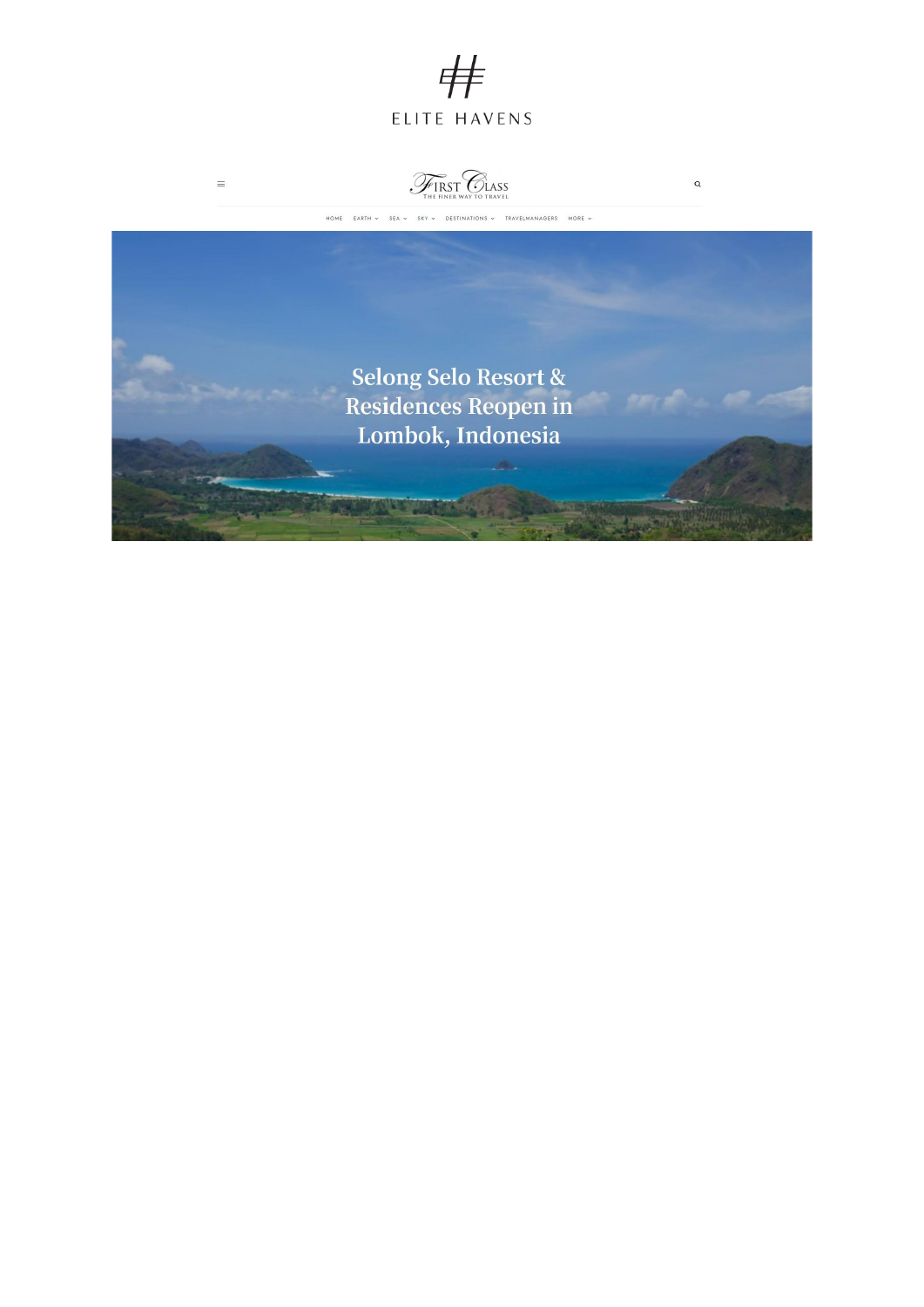

## Selong Selo Resort & Residences Reopen in Lombok, Indonesia

Published on 26 March 2022 By: First Class Magazine

Elite Havens announces luxury villa reopening in Lombok

[Elite Havens](http://www.elitehavens.com/), Asia's largest luxury villa company is pleased to announce the reopening of [Selong Selo Resort & Residences](https://www.selongselo.com/) on the scenic coast of South Lombok in Indonesia.To celebrate, the all-villa property is offering two reopening specials: 30 percent off one-night stays to kickstart domestic travel and fuel those spontaneous island escapes, and 50 percent off stays of five nights or more, perfect for extended families looking to reconnect, destination wedding parties and wellness-minded remote workers.

As more people are rediscovering the pleasures of jumping on a plane to celebrate a family milestone, take the holiday of a lifetime or reconnect with their inner selves, Lombok offers the ideal combination of nature, luxe and purposeful travel. Located to the east of Bali, the island is filled with natural beauty, from white sand beaches, volcanic treks and lush jungles to breathtaking waterfalls.

Selong Selo Resort & Residences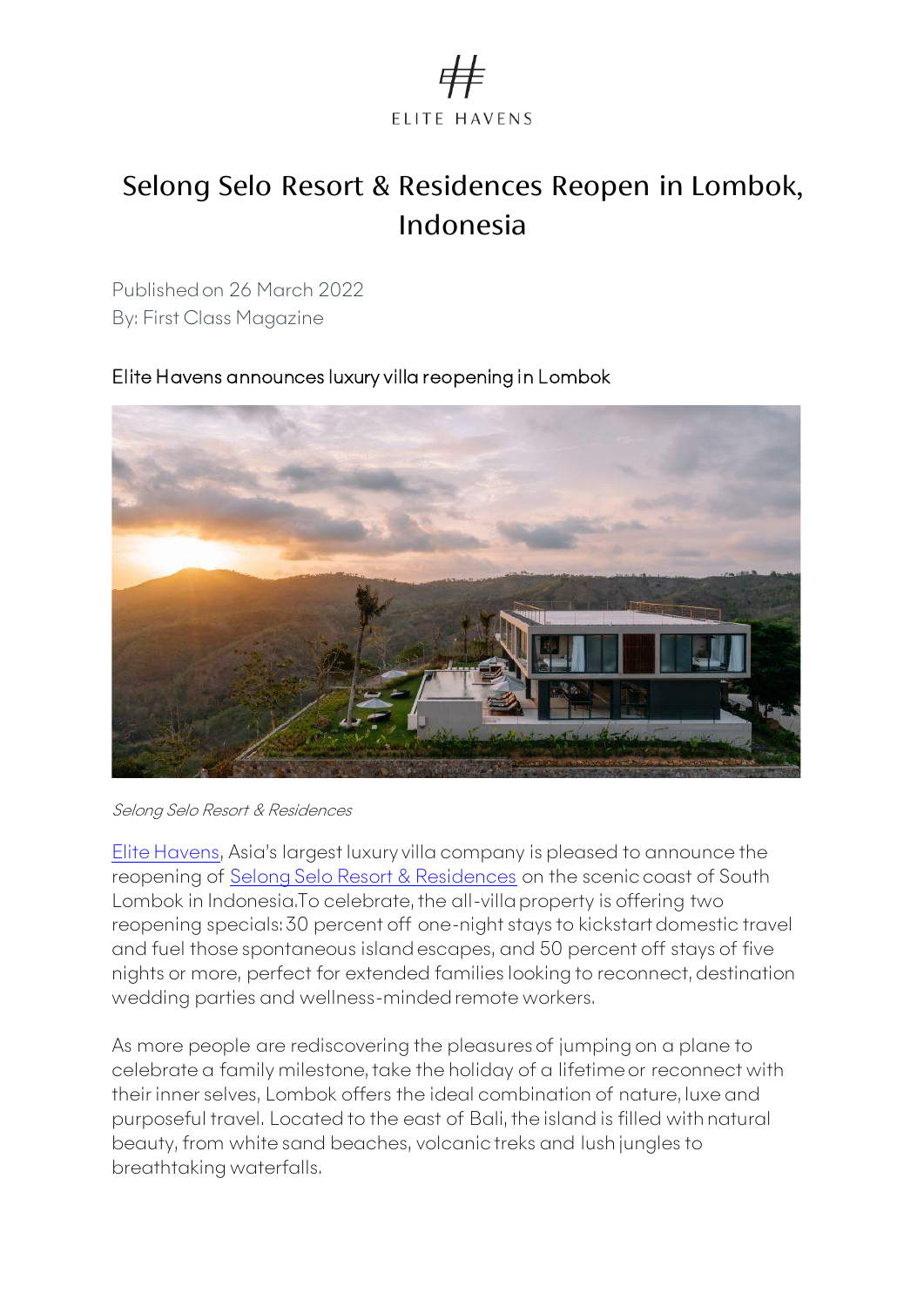

For remote workers, waking up to Lombok's stunning coastal views is all that's needed for fresh ideas to start arriving like waves, while guests seeking wellbeing and tranquility will find it amid local rhythms of slow living.



## The Selong Selo experience

Selong Pool South Lombok

The resort's excursions include hiking to waterfalls Benang Stokel and Benang Kelambu, which boast 20-metre-high drops where the adventurous can plunge into pools below, to snorkelling in the abundant marine life the southern coast of Lombok is known for.

Small groups can even choose to remain in their own bubble throughout the stay thanks to luxury yacht charters, private barbecues right on their villa's beach and private cooking classes either in-villa or at Aura Lounge & Bar, the estate's signature restaurant featuring a menu inspired by Will Meyrick, an internationally recognized chef and acclaimed restaurateur whose restaurant empire spans from Bali to Hong Kong. Aura Lounge & Bar enjoys a prime location on the edge of a cliff with sweeping views of the sea. The semialfresco pavilion is perfect for gazing at the sky during sunset or enjoying evening cocktails with family and friends.